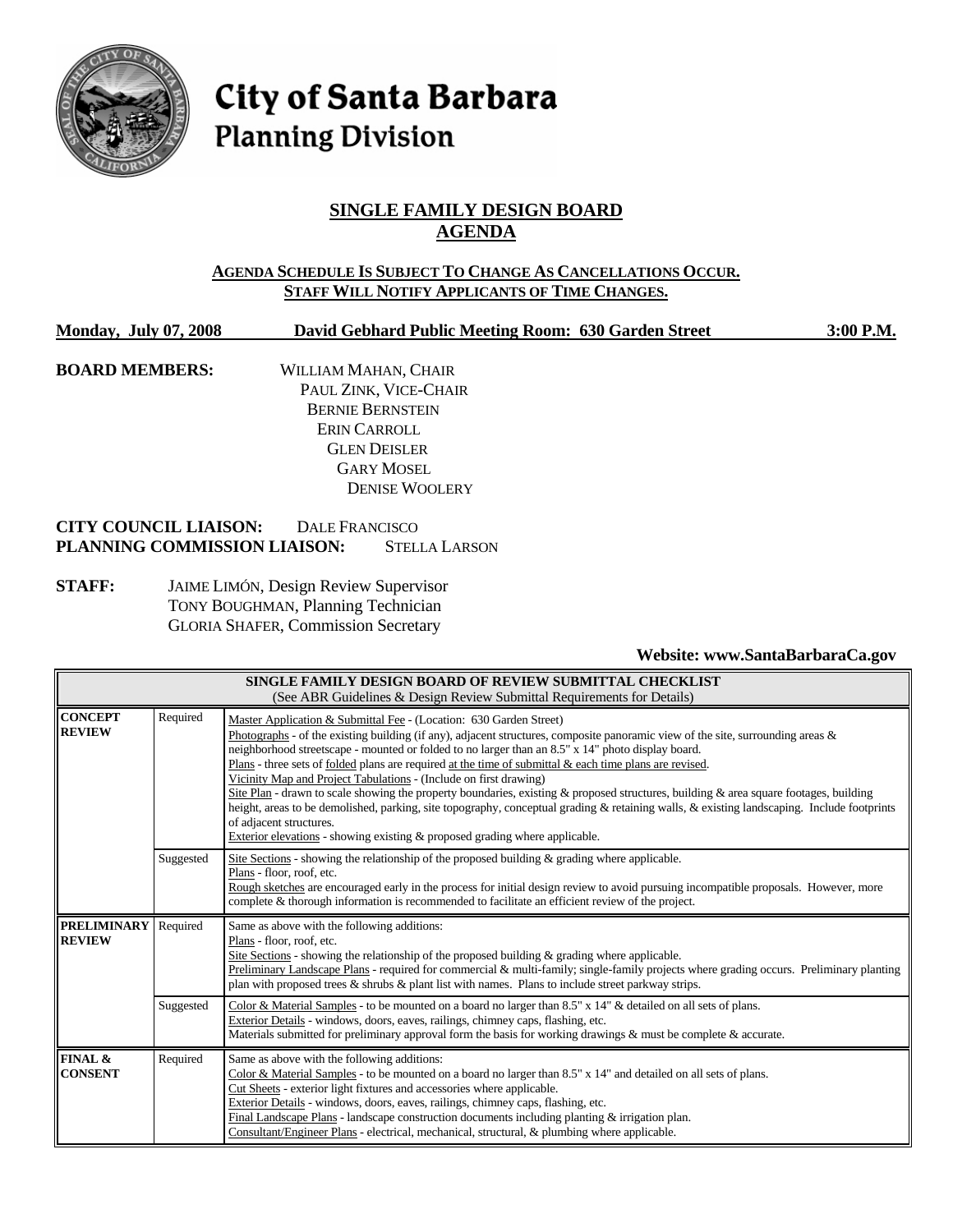#### **PLEASE BE ADVISED**

- The approximate time the project will be reviewed is listed to the left of each item. It is suggested that applicants arrive 15 minutes early. The agenda schedule is subject to change as cancellations occur. Staff will notify applicants of time changes.
- The applicant's presence is required. If an applicant is not present, the item will be postponed indefinitely. If an applicant cancels or postpones an item without providing advance notice, the item will be postponed indefinitely and will not be placed on the following Single Family Design Board of Review (SFDB) agenda. In order to reschedule the item for review, a rescheduling fee will be paid and the applicant must fill out and file a Supplemental Application Form at 630 Garden Street (Community Development Department) in addition to submitting appropriate plans.
- All approvals made by the SFDB are based on compliance with Municipal Code Chapter 22.68 and with adopted ABR guidelines. Some agenda items have received a mailed notice and are subject to a public hearing.
- The SFDB may grant an approval for any project scheduled on the agenda if sufficient information has been provided and no other discretionary review is required. Substitution of plans is not allowed, if revised plans differing from the submittal sets are brought to the meeting, motions for preliminary or final approval will be contingent upon staff review for code compliance.
- The Board may refer items to the Consent Calendar for Preliminary and Final Single Family Design Board of Review approval.
- Conceptual comments are valid for one year. Preliminary SFDB approval is valid for one year from the date of the approval unless a time extension or Building Permit has been granted. Final SFDB approval is valid for two years from the date of final action unless a time extension has been granted or a Building Permit has been issued.
- Decisions of the SFDB may be appealed to the City Council. For further information on appeals, contact the Planning Division Staff or the City Clerk's office. Appeals must be in writing and must be filed with the City Clerk at City Hall, 735 Anacapa St. within ten (10) calendar days of the meeting at which the Board took action or rendered its decision.
- **AMERICANS WITH DISABILITIES ACT:** In compliance with the Americans with Disabilities Act, if you need special assistance to gain access to, comment at, or participate in this meeting, please contact the Planning Division at 805-564-5470. If possible, notification at least 48 hours prior to the meeting will enable the City to make reasonable arrangements in most cases.
- **AGENDAS, MINUTES and REPORTS**: Copies of all documents relating to agenda items are available for review at 630 Garden St. and agendas and minutes are posted online at www.SantaBarbaraCa.gov/sfdb If you have any questions or wish to review the plans, please contact Tony Boughman, at (805) 564-5470 between the hours of 8:30 a.m. to 4:30 p.m., Monday through Friday. We are closed every other Friday; please check our website for closure dates.

## **LICENSING ADVISORY:**

The Business and Professions Code of the State of California and the Municipal Code of the City of Santa Barbara restrict preparation of plans for certain project types to licensed professionals. Applicants are encouraged to consult with Building and Safety Staff or Planning Staff to verify requirements for their specific projects.

Unlicensed persons are limited to the preparation of plans for:

- $\triangleright$  Single or multiple family dwellings not to exceed four (4) units per lot, of wood frame construction, and not more than two stories and basement in height;
- ¾ Non-structural changes to storefronts; and,
- $\blacktriangleright$  Landscaping for single-family dwellings, or projects consisting solely of landscaping of not more than 5,000 square feet.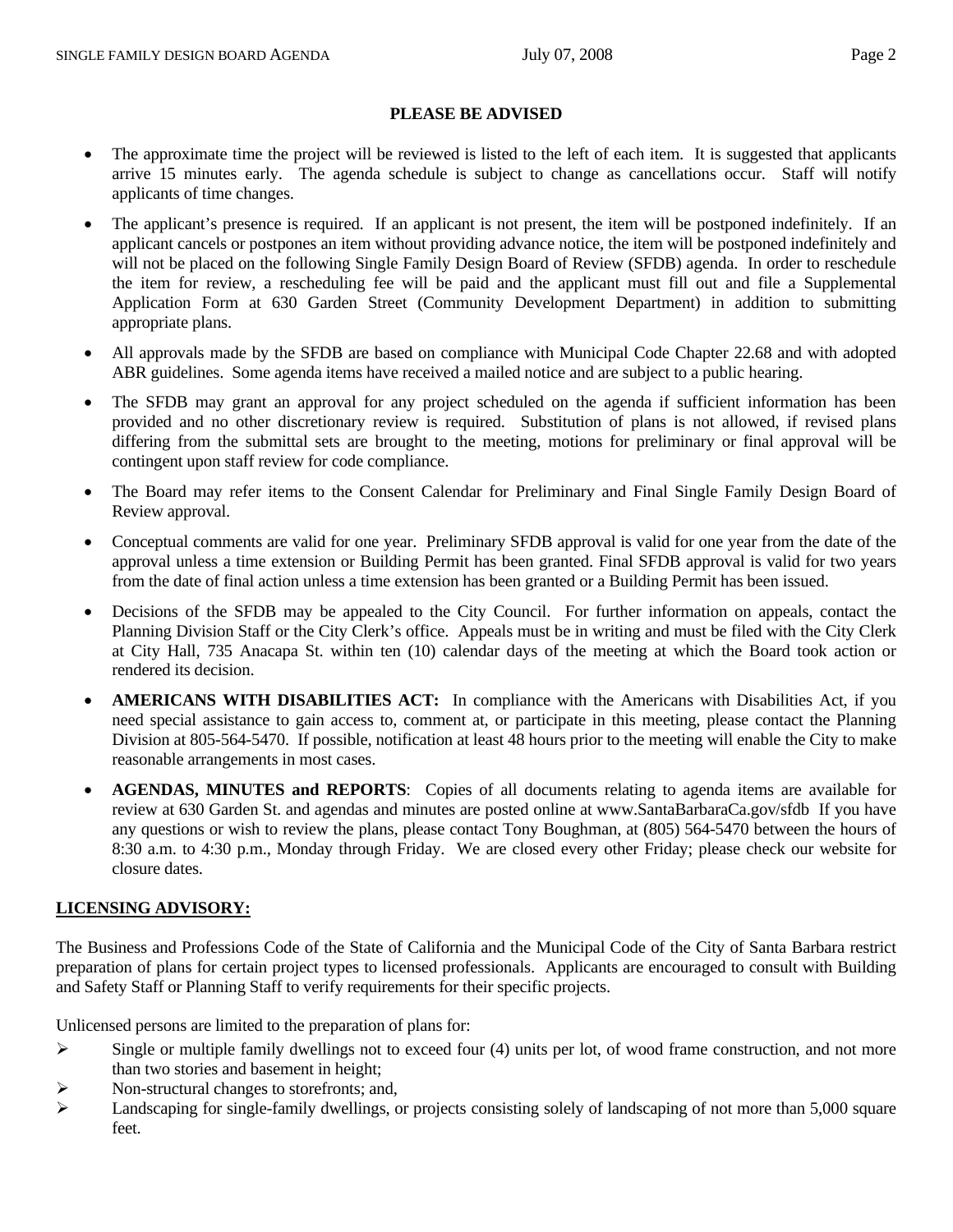#### **NOTICE:**

- 1. That on July 03, 2008 at 4:00 p.m., this Agenda was duly posted on the indoor and outdoor bulletin boards at the Community Development Department, 630 Garden Street, and online at www.SantaBarbaraCa.gov.
- 2. This regular meeting of the Single Family Design Board will be broadcast live and rebroadcast in its entirety on Wednesday at 8:00 a.m. on Channel 18.

#### **GENERAL BUSINESS:**

A. Public Comment:

Any member of the public may address the Single Family Design Board for up to two minutes on any subject within their jurisdiction that is not scheduled for a public discussion before the Board on that day. The total time for this item is ten minutes. (Public comment for items scheduled on today's agenda will be taken at the time the item is heard.)

- B. Approval of the minutes of the Single Family Design Board meeting of June 30, 2008.
- C. Consent Calendar.
- D. Announcements, requests by applicants for continuances and withdrawals, future agenda items, and appeals.
- E. Subcommittee Reports.
- F. Possible Ordinance Violations.

#### **PRELIMINARY REVIEW**

#### **1. 943 JIMENO RD E-1 Zone**

| (3:15) | Assessor's Parcel Number: 029-051-027 |                                 |
|--------|---------------------------------------|---------------------------------|
|        | <b>Application Number:</b>            | MST2007-00398                   |
|        | Owner:                                | Irwin and Marilyn Carasso Trust |
|        | Architect:                            | <b>Jeff Gorrell</b>             |

(Project is revised to be smaller and a second-story is no longer proposed. Proposal to construct a 3,947 square foot one-story single-family residence including 447 square foot two-car garage, a 575 square foot covered deck, a 206 square foot uncovered deck, and 326 cubic yards of cut and fill grading. The project is located on a 21,106 square foot lot in the Hillside Design District. Staff Hearing Officer approval of a modification to rebuild portion of the house and garage in the front yard setback is requested. The total of 3,947 square feet is 84% of the maximum guideline FAR.)

#### **(Project requires compliance with Staff Hearing Officer Resolution No. 032-08.)**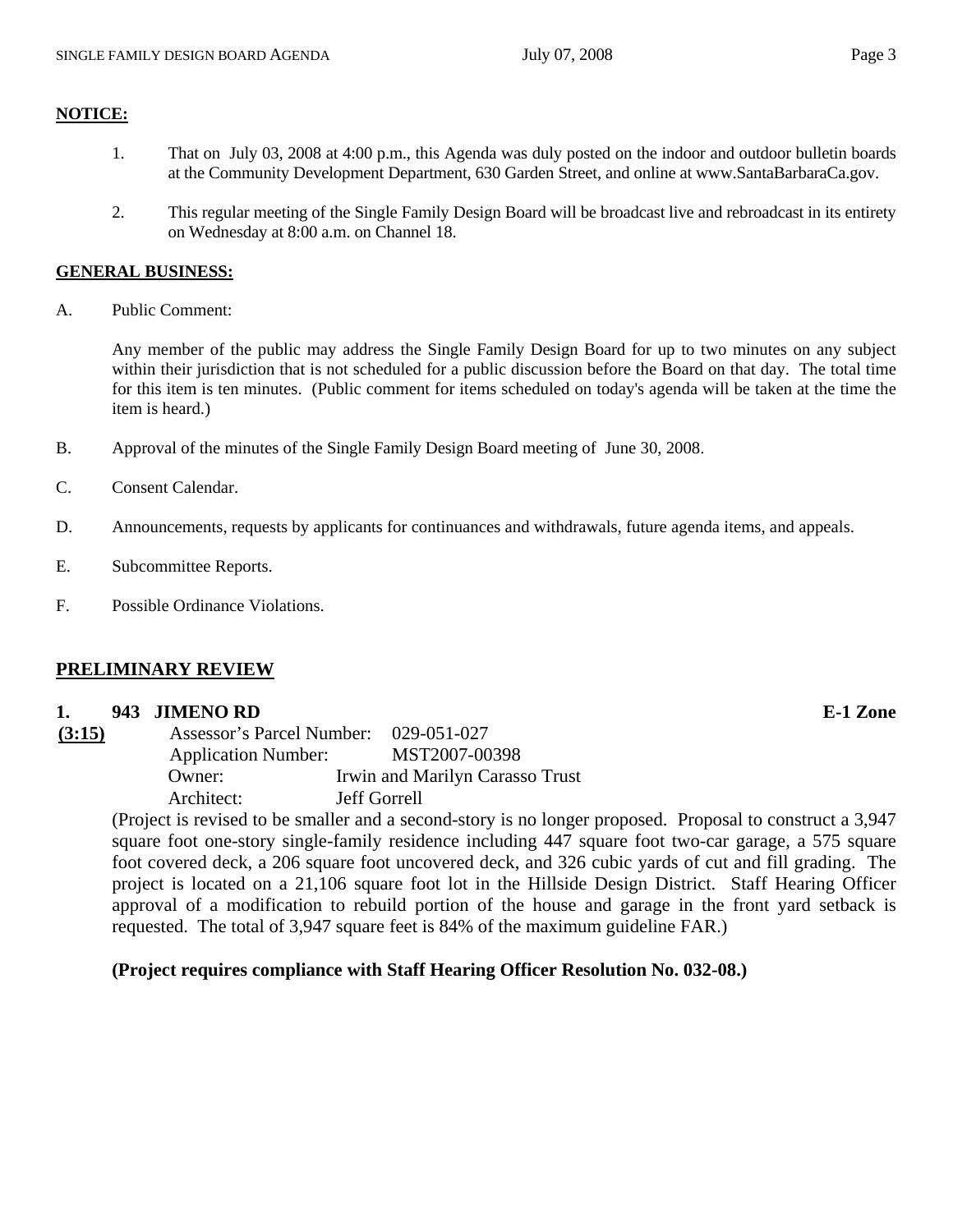#### **SFDB-CONCEPT REVIEW (CONT.)**

#### **2. 2290 LAS TUNAS RD A-1 Zone**

**(3:45)** Assessor's Parcel Number: 019-072-014 Application Number: MST2008-00262 Owner: Donald Oas Agent: Sophie Calvin

> (Proposal for a 134 square foot first floor addition, a 580 square foot second story addition, a 704 square foot three-car garage, a 218 square foot deck, and a 348 square foot covered porch, a new pool and spa, 1,550 cubic yards of grading to be balanced on the site, conversion of the existing garage to habitable space, and the demolition of 8 square feet of the garage. Existing development on the site includes a 3,184 square foot single-family residence and attached 693 square foot garage, and a 756 square foot accessory structure. The project is located on a 2 acre lot in the Hillside Design District. The proposed total of 6,043 square feet is 108% of the maximum guideline FAR.)

#### **(Action may be taken if sufficient information is provided.)**

#### **SFDB-CONCEPT REVIEW (CONT.)**

#### **3. 3050 SEA CLIFF A-1/SD-3 Zone**

**(4:15)** Assessor's Parcel Number: 047-091-007 Application Number: MST2008-00221 Owner: Marc and C. Zoradi Agent: Trish Allen Architect: Cearnal, Andrulitaitis

> (Proposal to demolish existing 1,879 square foot single-family house and garage and construct a 8,228 square foot two-story single-family residence with full basement and including a 516 square foot twocar garage. The proposal includes a new swimming pool and 1,330 cubic yards of cut, 650 cubic yards of fill, and 650 cubic yards to be exported. The project is located on a 1.2 acre lot in the coastal zone requiring a Coastal Exclusion. Staff Hearing Officer approval of a modification is requested to provide the required open yard area in the front yard facing Sea Cliff. Excluding the 3,025 square foot basement, the proposed total of 5,203 square feet is 102% of the maximum guideline FAR.)

> **(Comments only; project requires environmental assessment and approval of a Coastal Exclusion.)**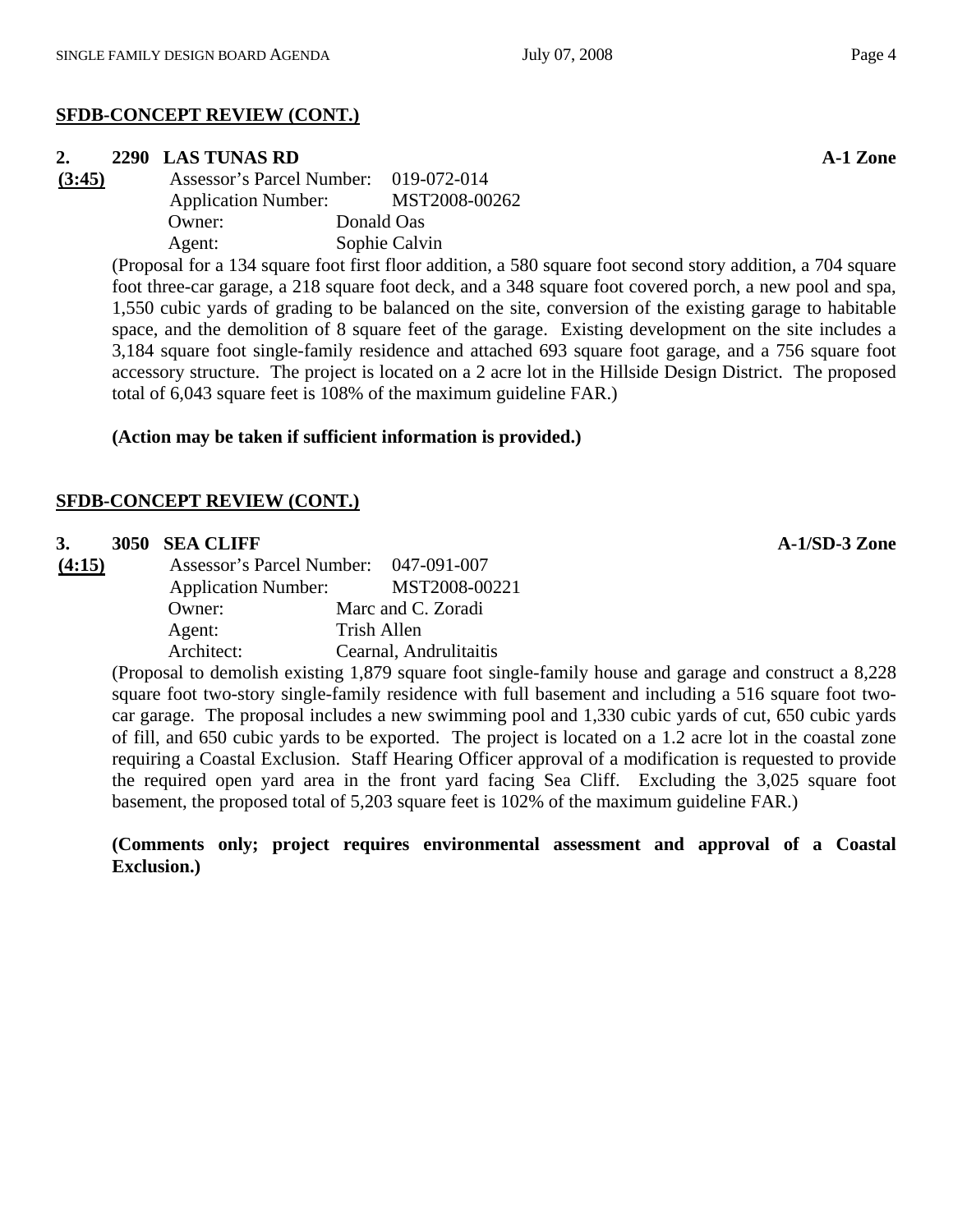## **PRELIMINARY REVIEW**

# **4. 1294 BEL AIR DR E-1 Zone**

**(4:45)** Assessor's Parcel Number: 049-231-002 Application Number: MST2008-00159 Owner: Peter And Celia Miko Architect: John Beauchamp

> (Proposal for a 604 square foot addition to an existing 2,602 square foot one-story single-family residence including a 507 square foot attached garage and 193 square foot accessory structure. The proposal includes a 45 square foot addition to an existing 193 square foot detached accessory structure. The project is located on a 10,036 square foot lot in the Hillside Design District. Staff Hearing Officer approvals for encroachments into the interior and front setbacks are requested.)

**(Project requires compliance with Staff Hearing Officer Resolution No. 039-08.)** 

# **\*\*\*SCHEDULED BREAK FROM 5:15 P.M. UNTIL 5:35 P.M. \*\*\***

# **CONCEPT REVIEW - NEW ITEM: PUBLIC HEARING**

# **5.** 2111 MONTEREY ST R-1 Zone

**(5:35)** Assessor's Parcel Number: 043-032-006 Application Number: MST2008-00278 Owner: Steve and Lynn E. Rodriguez Architect: Dennis Thompson

(Proposal for a new 679 square foot second-story addition to an existing 2,239 square foot one-story single-family residence including 433 square foot two-car garage. The proposal includes remodeling the front façade, and demolition of a patio cover. The proposed total of 2,918 square feet on the 8,723 square foot lot is 86% of the maximum FAR.)

**(Action may be taken if sufficient information is provided.)** 

# **CONCEPT REVIEW - NEW ITEM: PUBLIC HEARING**

# **6. 33 RUBIO RD E-1 Zone**

**(6:10)** Assessor's Parcel Number: 029-341-011 Application Number: MST2008-00268 Owner: Brian J. Tharp

(Proposal for a new 724 square foot second-story and remodel for an existing 1,530 square foot onestory single-family residence including 380 square foot two-car detached garage. The project would add a 160 square foot second-story deck, a vestibule with staircase, and a new roof on the garage. No grading, vegetation removal or new landscaping is proposed. The project would result in a 2,243 square foot two-story house with attached garage on the 7,688 square foot lot and is 72% of the maximum FAR.)

# **(Action may be taken if sufficient information is provided.)**